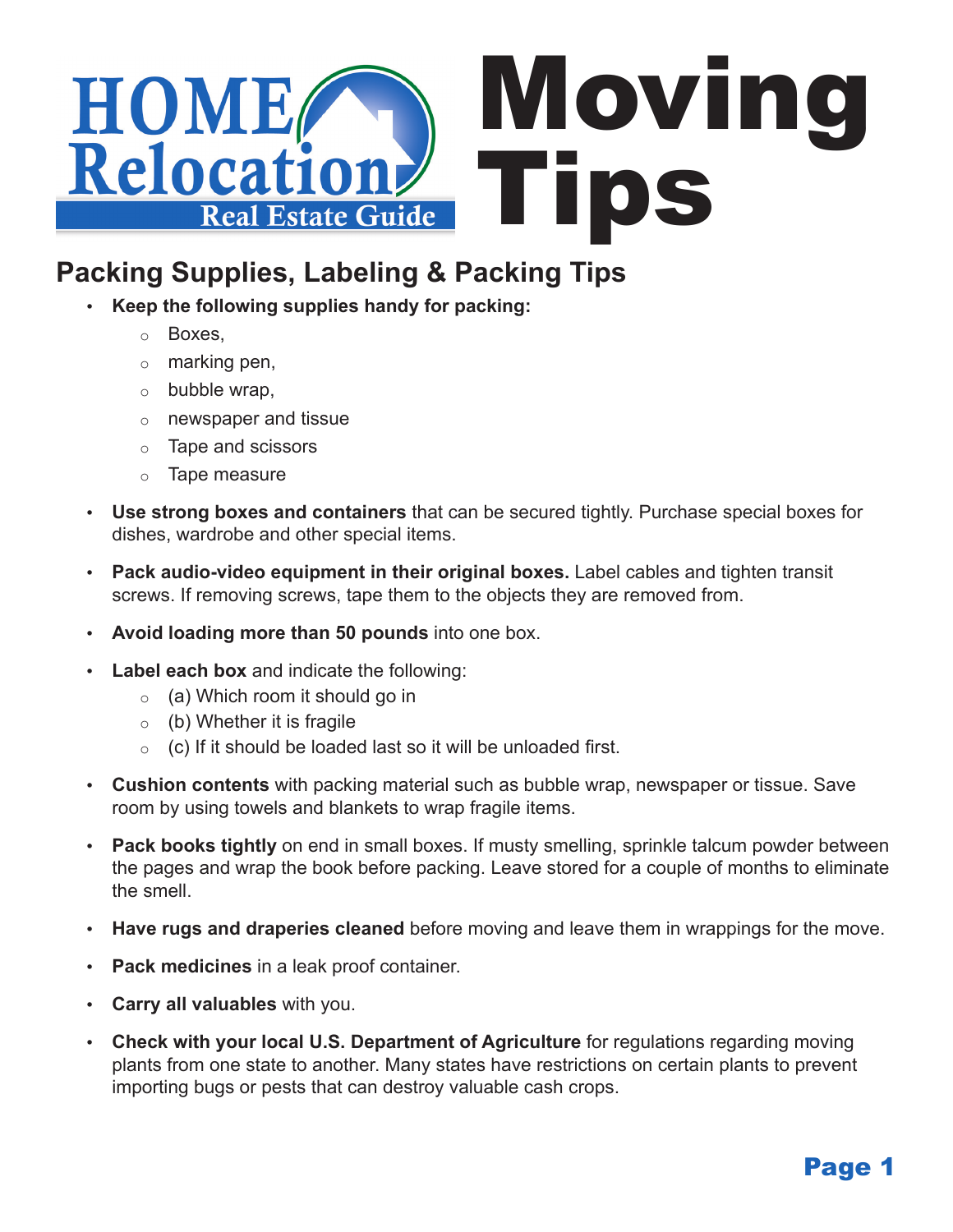

## **How to Pack Boxes**

PLAN AHEAD TO OBTAIN NECESSARY CARTONS:

You can purchase any cartons you might need in addition to other packing material such as paper and tape. You might save a substantial amount of money, however, by obtaining cartons from other sources such as friends who have recently moved and/or stores. Starting to collect cartons a month or two prior to your move will probably make it possible to obtain enough cartons.

## **SELECT THE PROPER SIZE AND TYPE OF CARTON:**

Heavy items such as books, record albums, canned food, etc. should be put in smaller cartons. Some items such as large pictures, mirrors, glass tops and shelves, clocks and mattresses may require special cartons.

## **PACKING OF SOME ITEMS IS OPTIONAL ON LOCAL MOVES:**

When you are moving locally some items do not necessarily need to be packed. Items such as mirrors, large pictures and mattresses can usually be transported safely for short distances without packing. Generally, these items should be packed for long distance move and for shipments moving into storage. Lamps and lampshades should always be packed.

## **PACK ONE ROOM AT A TIME:**

Packing can appear to be an insurmountable task when viewed from the perspective of the entire house. Packing one room at a time (and staying with that room until it is fully packed) has the effect of dividing the overall task into several smaller and more manageable tasks. This approach also makes it possible to set realistic goals, i.e. pack the dining room today, the kitchen tomorrow, etc.

#### **TAPE THE BOTTOM OF CARTONS:**

Taping the bottom of cartons before filling them prevents the contents from spilling out the bottom during the move.

## **HEAVY ITEMS ON THE BOTTOM/LIGHT ITEMS ON TOP:**

In each carton the heavier items should be placed at the bottom and the lighter items on top to prevent damage.

## **USE A LOT OF PAPER:**

All breakable items should be wrapped individually in paper. Paper should be used to cushion the bottom, sides and top of cartons.